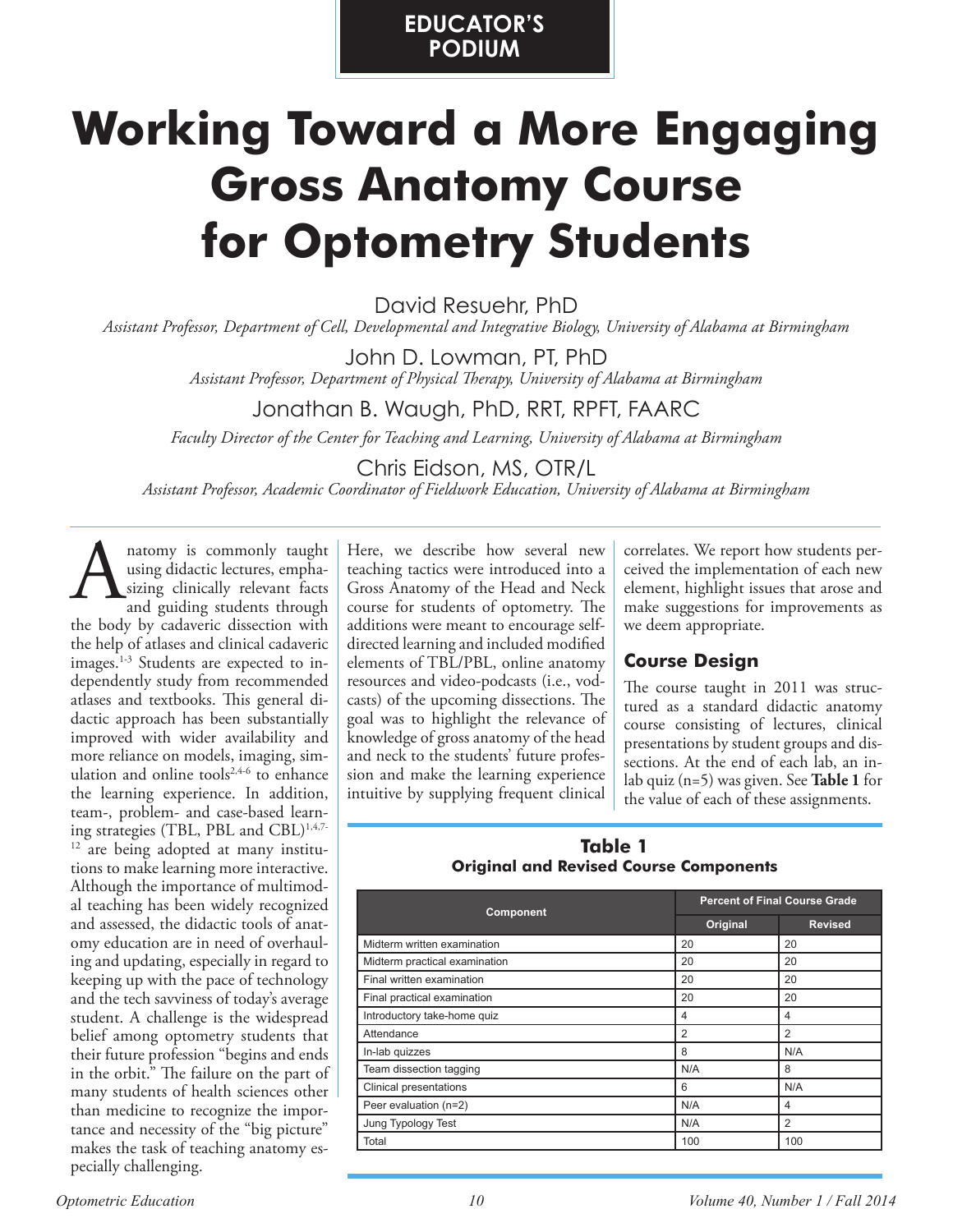Prior to the beginning of the 2012 course, a class-appointed representative of the preceding year's class was interviewed to gain insight into how the different elements of the course resonated with the class. The primary goal was to use the information gained from student feedback to create a revised course that meets the curriculum's requirement and is also didactically organized to be intuitive, clinically focused and fun. The most frequent critique was the request for more guidance prior to performing the dissections (in addition to the requirement to read the dissector).

#### *2012 revised course design: new features*

In response to the feedback, several new elements that were considered helpful were added. Others, perceived as not helpful, were omitted. The course grading rubric was revised to reflect the increased emphasis on team learning (especially team dissection tagging and peer evaluations).

#### *Team selection*

Working as a team doing dissections promotes both psychosocial development and attitudes towards professionalism and teamwork.<sup>1,9,11,13</sup> Teams were not selected alphabetically as was previously done. Instead, students were asked to complete a short Jung/ Myers-Briggs-style typology test online (http://www.humanmetrics.com/ cgi-win/jtypes2.asp) and supply their four-letter result to the new course director. The individual results were used to assemble heterogeneous teams based on typology and to prevent students from choosing their teams based on pre-existing cliques. Details about the main temperaments are found online (http://www.myersbriggs.org/my-mbti-personality-type/my-mbti-results/ how-frequent-is-my-type.asp).

#### *Vodcasts*

In response to the most frequent request for more guidance before lab, the course director created vodcasts for the students to view ahead of lab. A vodcast is a narrated video presentation. The vodcasts described the order of dissection (based on Grant's Dissector 14th Ed.) for the day, showing suggestions and useful images and pointing to additional resources. The 10- 15-minute vodcasts were created using the recording feature in PowerPoint 2010 and were uploaded to Blackboard for the students to access. Previewing the vodcast was recommended to the students, and it was stressed that it did not replace the requirement to pre-read the dissector.

#### *Prosection*

To provide additional "hands-on" help to the students, the course director performed each dissection by himself prior to the dissection day. This prosection was fitted with four tags per lab, each representing a key structure of the respective lab. This provided an authentic template for the dissection the students were going to perform.

#### *Team tagging dissections for grades*

To give concrete goals for dissection, each team was assigned four items per lab (different items per team as far as possible). This created a sort of permanent practice practical exam, and — as the correct tagging of the structures contributed to the overall grade (see below) — enhanced motivation and engagement during lab time. In addition, teams that found especially good structures, e.g., well-dissected and of representative anatomy, noted this on a white board in the anatomy lab for all other teams to review.

#### *Special topics day*

To show and underscore how gross anatomy of the head and neck is related to optometry, a "special topics day" was initiated after the midterm examinations. This day had two parts. During the first two hours, the students were asked to solve clinical anatomy case studies working in their assigned teams. Following this session, faculty from the School of Optometry gave guest lectures, highlighting how the disciplines of optometry and gross anatomy are inter-related.

#### *Peer evaluation*

As done frequently in TBL, the students were asked to fill out peer evaluations at midterm and at the end of the course. There are many different ways peer evaluations can be used.14-16 For example, they may or may not count as part of the grade. It was decided to use graded peer evaluations, the assumption being that the students are (mature) adults, know the causal link between work and reward, and appreciate that everybody will be held responsible to a small degree for their actions, or lack thereof. In total, the peer evaluations made up 4% of the final grade. Design of the questionnaire was as described by Michaelsen et al.<sup>14,17</sup>

#### *Bonus points on final practical and written exam*

On the final written and practical exams, a total of six bonus questions were included (three practical and three written). The rationale was two-fold: 1) there was no curving or rounding of grades, 2) to compensate (or overcompensate) for any points lost in peer evaluations.

#### *Interactive media and other resources*

To make lectures more interactive, to enhance the learning experience and to account for attendance, an audience response system (ARS) was used. Studies have shown that along with realtime feedback, ARS usage correlates positively with student performance on summative examinations.<sup>18</sup> By asking specific on-topic questions throughout the lectures, the students were able to self-assess their anatomy knowledge.

Students were granted access to the anatomy lab for study 24/7. Apart from their dissections, there were also a number of anatomical models available for study. Today's students are generally very computer and tech savvy. An increasing amount of interactive online resources are available for anatomy training. As stated by McNulty and colleagues, "The future of anatomy teaching must rely more on visual aids outside of the dissection room as students who accessed web-based, computeraided instruction resources scored significantly higher on examinations than students who never accessed the online content."6 With this in mind, several select online and interactive resources were pointed out to the students. These included the award-winning Aclands DVD Atlas of Human Anatomy,<sup>19</sup> access to 3D Human Anatomy Software (Primal Pictures Interactive Anatomy, Anatomy.tv) and links to other academic institutions' anatomy homepages that contain learning modules and dissection videos (University of Michigan, University of Wisconsin School of Public Health).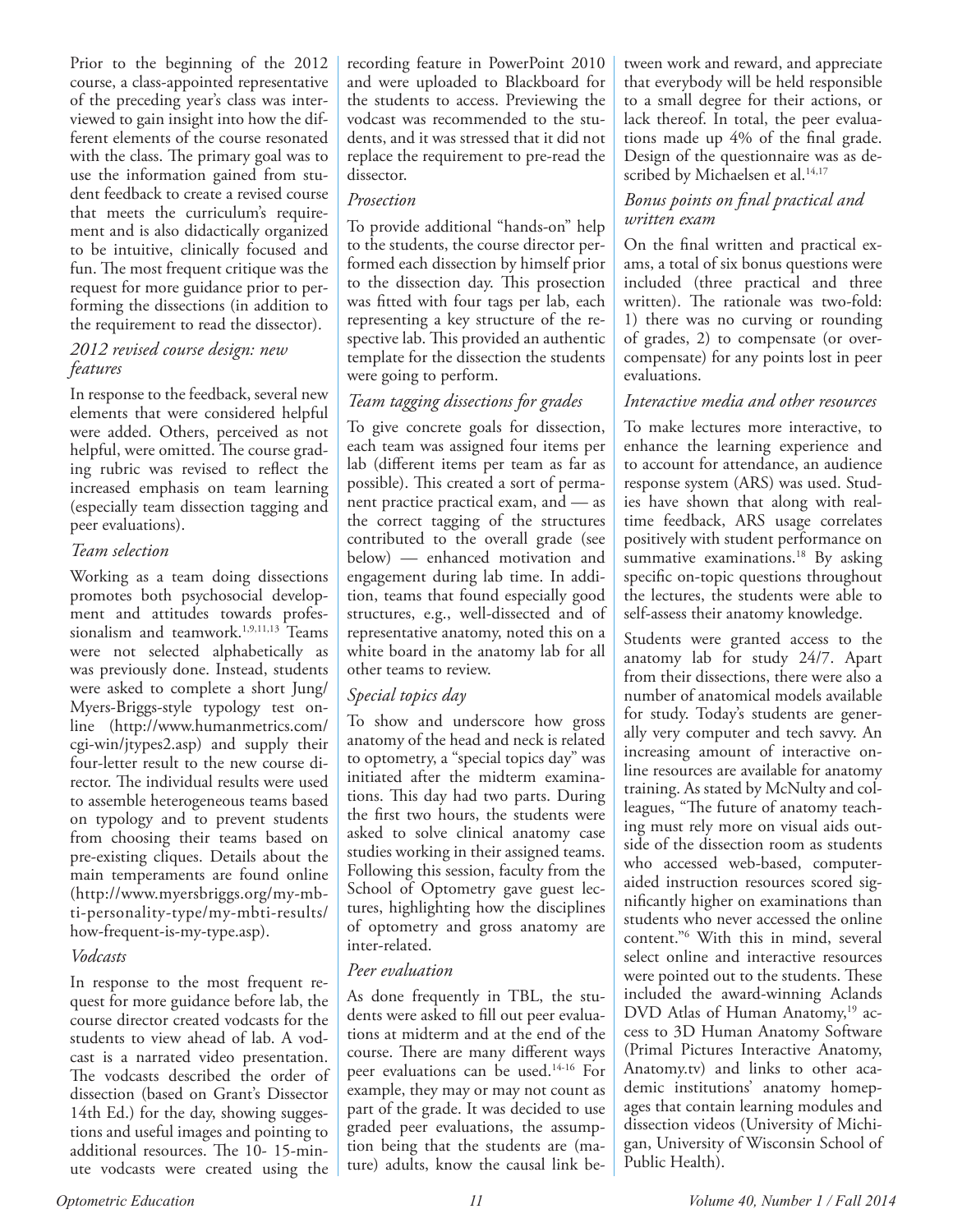Unfortunately it was not possible to separate the lecture day from the day of the corresponding dissection. To compensate for this, several changes and additions to the course content were made. The introductory, open-book take-home quiz on the introductory chapter of the required anatomy text was kept with the intention to help introduce out-of-class expectations and serve as a potential motivator because it counted toward the course grade. Lecture time was reduced from two hours to approximately one hour, and lab time was extended from two to three hours per session. There was a voluntary open-lab session on Wednesday for two hours where instructors were present and students could come to lab to study and receive guidance if needed. Also, on the weekend before the midterm examinations, instructors were available in the anatomy lab for several hours each day.

# **Outcome and Student-Derived General Course Critique**

The average grade in the class was 84.5%. One student withdrew, and one student failed the course. None of the students objected to the team selection strategy by typology test.

Students indicated the vodcast was a very helpful tool that facilitated the following dissection in lab. However, despite the vodcast, dissector pre-reading assignment and other available resources, students often came to lab underprepared.

The prosection was frequently used by the student groups as a guide and reference, and tagging the dissections for points resonated well with the students in general. Students indicated the special topics session was beneficial because it allowed them to work together at solving clinical cases.

The least favored element of the course was the peer evaluations and the fact that they counted for a portion of the final course grade (albeit small). It was perceived that peer evaluations "are not really fair." The students exhibited a strong dislike of being required to rate their peers' accountability (e.g., preparedness, sharing knowledge, timeliness).The majority of students attempted to give all of their peers full scores in all rubrics, making it necessary to distribute a "clarification on peer evaluations," which possibly exacerbated the general resentment of this form of evaluation.

As there was no curving or rounding of grades, and also due to the great discontent about graded peer evaluations, bonus questions were included at the final examinations as described previously.

The optional, instructor-facilitated lab time on Wednesdays was poorly attended. Predictably, attendance increased closer to examinations, and on the weekend before the midterm examinations the majority of students went to lab at some time. It should be noted that it was not possible logistically for instructors to be in the anatomy lab on the weekend before the final exam, which caused some discontent among the students. Online resources were not used frequently, or at least students did not report using them.

Team selection using the typology test seemed beneficial, as no signs of disharmony were observed among the teams. Despite the indication that vodcasts were helpful in preparing for dissection lab, the fact that many students would still come to lab underprepared highlighted the unwillingness of some individuals to actually utilize these and the other available resources without the direct pressure of an examination on the content, e.g., a pre-lab exam. Due to this lack of voluntary pre-class preparation, in the future, it is planned to introduce a "readiness assurance test" (Michaelsen, 2004) based on the dissection and the pre-reading material.

Having numbered tags on the prosection together with an identifier key gave students quick access and confirmation of vital structures without instructor help and encouraged selfdirected study. Although grading tags necessitated extra time for the instructors in lab, the time was in general negligible, and it was very beneficial for the students to have basically all structures they were responsible for tagged across their respective dissections. Also, having specific structures as goals kept dissectors communicating with each other and increased team cohesion.

Students indicated the special topics

session was beneficial because it allowed them to work together at solving clinical cases. In the future, to maximize student team cohesion and productive interaction, we plan to use more of a TBL approach for the entire course. Inviting faculty from the School of Optometry as guest lecturers also resonated very well with the students. Although the main goal of creating a clearer tie between optometry and gross anatomy was achieved, one concern was the additional specific information and the depth at which it would be required for the final examination. To put the students' minds at ease, only specific questions about the most quintessential message from each of the guest lecturers' presentations were asked.

If a graded peer evaluation system is to be used, it has to be unmistakably clear in the instructions how points can be allotted. In the future, correct completion of these evaluations will count towards the grade, but the evaluation will not influence their peers' grades.

Predictably, the students appreciated the inclusion of bonus questions, a feature that will be continued in the future.

# **Conclusion**

Teaching anatomy to health professions students who do not perceive the need for the course creates special challenges. Highly specialized areas such as head and neck anatomy can be particularly challenging, no matter how creatively they are packaged. The implementation of technology such as vodcasts or approaches such as preparing a prosection for review and using graded team dissection tags can be valuable instructional methods that are well-accepted by students. Emphasis needs to be on specific preparation for the dissection and there should be constant reminders of how this relates to the students' future profession. A TBL-based approach may also be an efficient way to ascertain student preparedness (readiness assurance) and facilitate interactive learning (with structured team application activities).

In this course, we have tried to unite several different learning methods, supported by a light scaffold of CBL/PBL/TBL strategies. We learned that, in line with